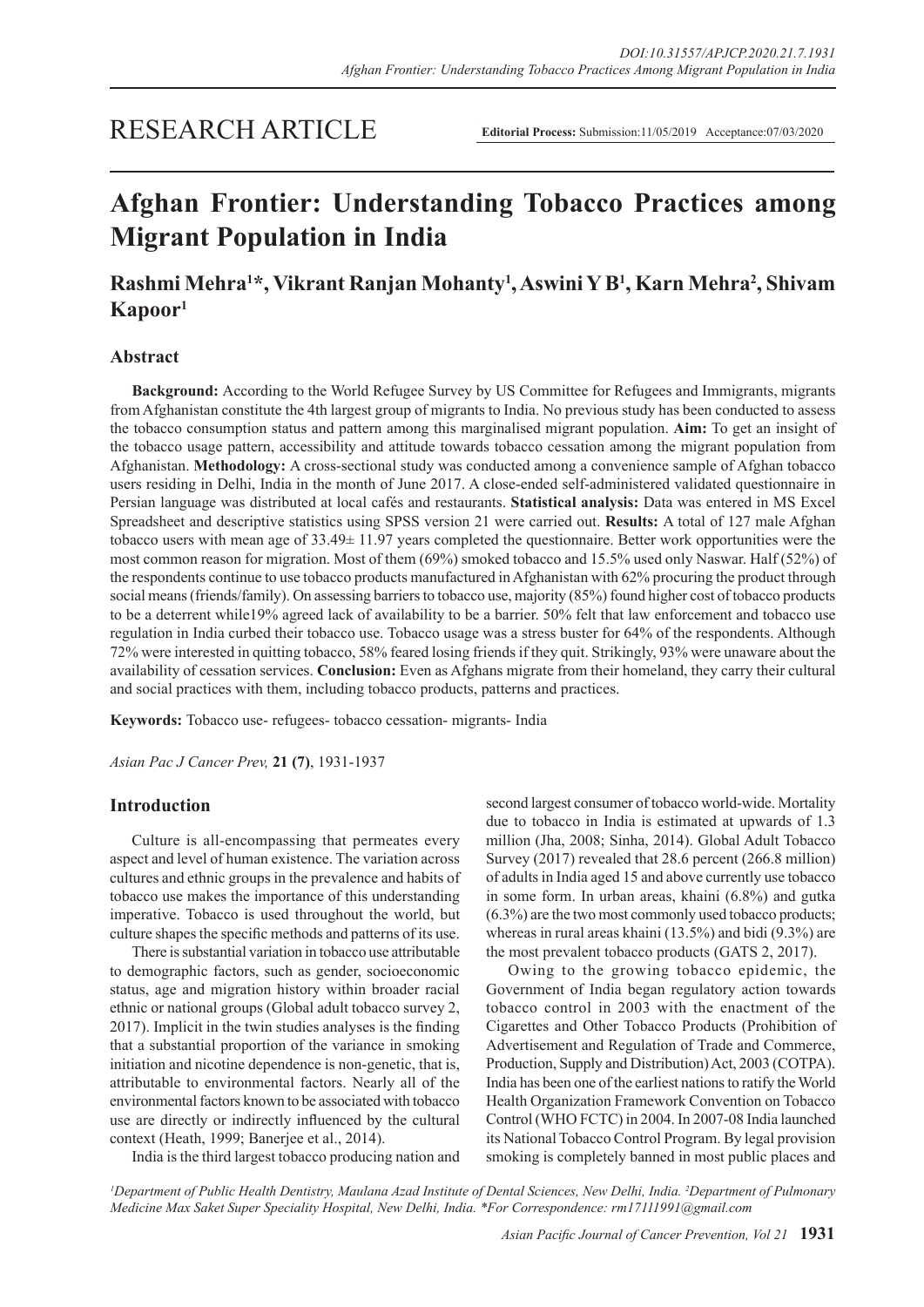#### *Rashmi Mehra et al*

workplaces. All forms of tobacco advertising, promotion and sponsorship are prohibited. It is mandatory to have pictorial and text health warning labels on the tobacco product packages

According to the United Nations High Commissioner for Refugees (UNHCR), the second largest group of population of concern, who are not aided by the Government of India, hail from Afghanistan (UNHCR, 2018). While the South Asian Human Rights Documentation Centre (SAHRDC) estimates that approximately 60,000 Afghans live in India (South Asia Human Rights Documentation Centre, 1999). In terms of tobacco use, active cultural retention helps to reinforce traditional cultural ties and the norms regarding smoking and health. As ties to traditional culture weaken through the loss of ethnic culture, smoking patterns may change (Adlaf, 1989; Epstein, 1998; Bachman et al., 2011).

Limited data is available for the prevalence of tobacco use in Afghanistan (Bhatta et al., 2019). Recent surveys in Afghan cities estimated that 35.2% of men 15 years or older smoked with 85.4% had been at some time in their lives exposed to second-hand cigarette smoke (Khalil, 2003) and an overall prevalence of nass use was 48.8% (95% CI: 43.8–53.9%) (Humrah et al., 2018). The Global Youth Tobacco Survey (2010) found 90% of those who smoked started as teens, becoming smokers as early as 13 years old. Across the population, 82% of boys and 17% of girls have tried tobacco (GYTS 2006). The Global School-based Student Health Survey (GSHS) conducted in 2014, found that 7.9% of school children smoked cigarettes while 7.5% used some form of tobacco other than smoking (Shaikh, 2020).

Afghanistan had signed and ratified the WHO Framework Convention on Tobacco Control (WHO FCTC) in 2010. However, according to the 2017 WHO report on the global tobacco epidemic, Afghanistan is lagging in the implementation of most components of MPOWER in comparison to India. The most glaring aspect being the affordability and poor health warning implementation on tobacco products. A standardised packet of 20 cigarettes is 9 times more expensive in India in comparison to Afghanistan. At the same time, Afghanistan lacks a national campaign against tobacco and there is poor fund allocation enforcement of smoke free environment. With no national quit line, it falls short in providing its citizens in providing cessation services (WHO, 2018).

In India, due to better implementation of the WHO FCTC, there is heavy taxation, enforced health warnings and stricter regulation on tobacco use. This could possibly act as a deterrent or barrier to tobacco use among the Afghan migrants pushing them to resort to either cessation or other means to hold on to their tobacco practices while in India. It has been suggested that among determinants of smoking, most were variable according to ethnic group. There is a need for program planners and researchers should pay close attention to a number of factors when developing or examining smoking cessation or prevention programs for ethnically diverse groups. These factors include gender differences in smoking rates, the experience of immigration and its influence on smoking

patterns, the social and cultural meaning of smoking. However, no studies have been conducted on this group of migrant population. Hence the aim of our study was to assess and get an insight about the current tobacco practices, attitudes and perceived barriers to tobacco use and cessation services among the Afghan migrants living in Delhi, India.

## **Materials and Methods**

#### *Methodology*

The present cross-sectional study was conducted among adult Afghan tobacco users (in restaurants and cafes), using a self-administered questionnaire. The study was conducted in 3 stages where the first stage involved developing a questionnaire to assess the practices and patterns of tobacco usage among Afghan migrants. A close ended questionnaire was developed, validated and translated in Persian language which is the vernacular for Afghan migrants. This survey underwent a pilot testing procedure with 15 Afghan tobacco users before the implementation of the final study to ensure validity (face) and reliability. As part of this, the surveys were translated (English to Persian) by a language expert and back-translated (Persian to English) for translation reliability. No significant differences in responses were noted between those surveyed in different languages. The questionnaire included questions on socioeconomic status, reason for migration, current and previous tobacco usage patterns and practices. It also included questions on quit attempts, barriers perceived to tobacco use and cessation in India.

A list of all Afghan cafes/restaurants in Delhi was obtained from an extensive online search, totalling 46 cafes/restaurants. In the first stage, two cafes/restaurants were randomly selected for pilot survey procedures (obtaining the cooperation of restaurant owners, sampling of customers, and data collection procedures). A local Afghan community leader who had been residing in India for 15 years helped us penetrate into the sceptical and closed local Afghan community. To avoid selection bias, participants were not recruited from healthcare facilities or physician practices. Subsequently, in the five randomly selected cafes/restaurants, sampling of customers was done by randomly selecting the ones to be interviewed. Number of tobacco consuming Afghan migrants interviewed from each cafe/restaurant depended on time mainly (the research team spent, on average, 4 h in each location in order not to interfere much with the usual work at cafes/restaurants). Usually customers sat in groups and spent about 1–2 hours while eating, drinking, and talking.

Only those adult Afghans who consumed tobacco, had been residing in India for at least 6 months, who could read Persian language and were willing to participate in the study were given the self-administered questionnaire. The protocol for the study and informed consent documents were approved by the Institutional Review Boards at Maulana Azad Institute of Dental Sciences. The data obtained from completed questionnaires was entered onto MS Excel spreadsheet. Mean and standard deviation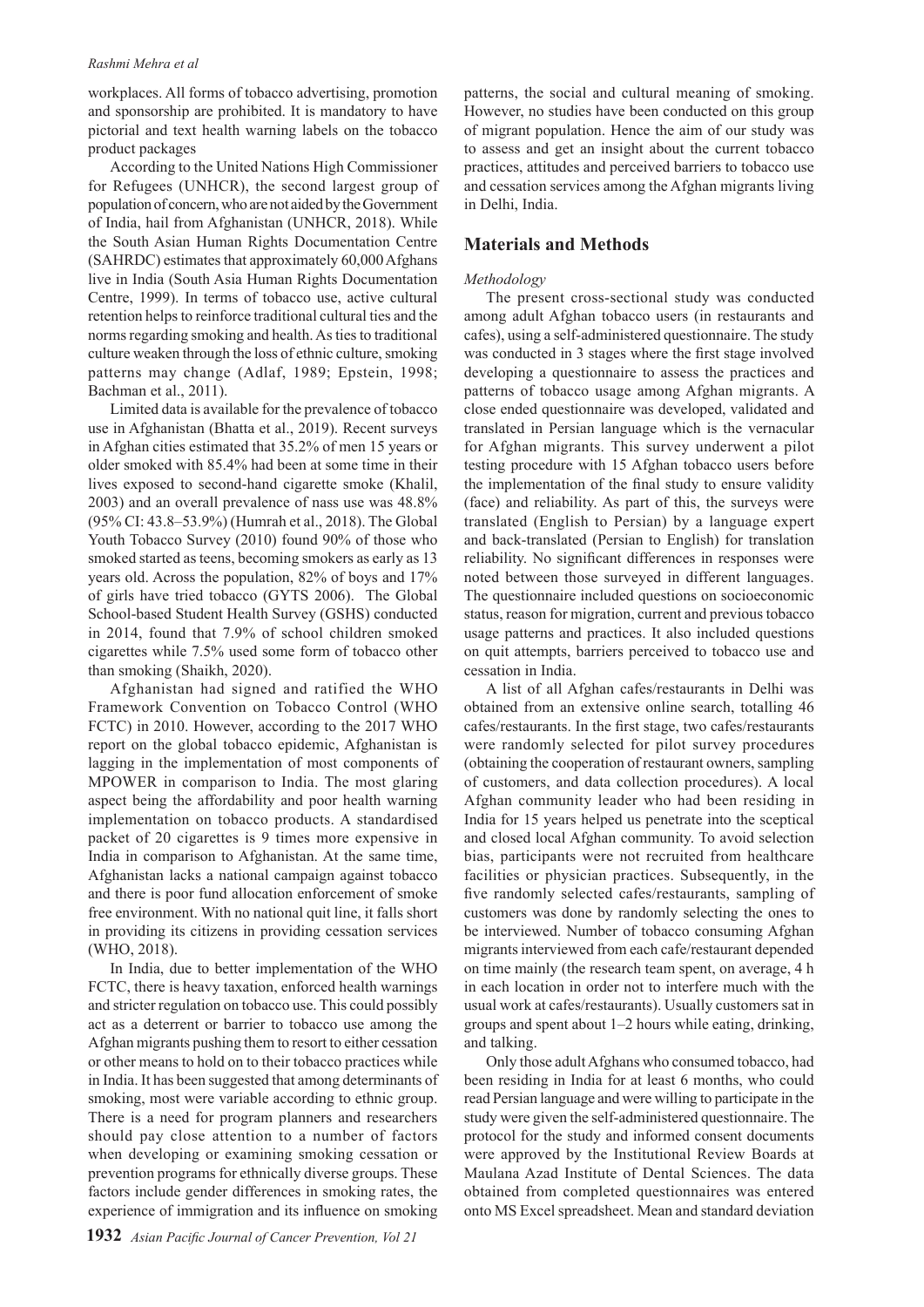values were derived for continuous variables. Descriptive inferences were drawn for nominal data.

# **Results**

A total of 127 participants willingly completed the self-administered questionnaire and hence were included in the study across the 5 randomly selected Afghan Cafes and restaurants. All participants of the study were male with mean age of 33.14±11.59 years. Most had completed graduation and were unemployed at the moment in India. Many (48.4%) of the participants had completed graduation with 28.6% pursuing regular jobs. Most of the participants (45.6%) had been residing in India for the last 3 years or more and 79.4% were married. About 40% of the participants migrated to India in search for better work opportunities, with unemployment among participants plummeting down from 38% in Afghanistan to 15.1% in India among the migrant community. The demographic features of the study population are enlisted in Table 1.

Majority of the participants used smoked form of tobacco (70.4%) with 55.9% using cigarettes followed by 13.6% using Naswar (a form of smokeless tobacco popularly used in Afghanistan) as shown in Figure 1. Factors such as peer group (53.3%), stress (36.7%) and staying away from family (6.7%) had reportedly resulted in 21.6% of the participants initiating tobacco use in India.

Another interesting finding was that 89% of participants used tobacco products which were not manufactured in India and 44.9% used tobacco products manufactured in Afghanistan.

As depicted in Figure 2, about 44.8% of study participants reported a difference in the tobacco product they were previously using in their homeland to the one they currently used with most (66.7%) reporting native tobacco product to be "better". This culminated in many resorting to procuring the native tobacco products through friends and family who were travelling (62%) or carried the product in bulk from Afghanistan (28.9%). Others resorted to buying the tobacco product of their choice from a store which sells Afghan and imported products.

| Demographic Features               | Percentage | Frequency |  |
|------------------------------------|------------|-----------|--|
|                                    | $(\%)$     | (n)       |  |
| Gender                             |            |           |  |
| Male                               | 100        | 127       |  |
| Female                             | $\theta$   | $\theta$  |  |
| <b>Marital Status</b>              |            |           |  |
| Married                            | 79.4       | 101       |  |
| Single                             | 20.6       | 26        |  |
| Divorced/Widowed                   | $\theta$   | $\theta$  |  |
| <b>Education Level</b>             |            |           |  |
| Primary/Middle School              | 10.3       | 13        |  |
| High School                        | 29.4       | 37        |  |
| Graduation                         | 48.4       | 62        |  |
| Post-Graduation                    | 11.9       | 15        |  |
| <b>Current Occupation</b>          |            |           |  |
| Unemployed                         | 38.1       | 49        |  |
| Job                                | 28.6       | 36        |  |
| <b>Business</b>                    | 33.3       | 42        |  |
| Previous Occupation in Afghanistan |            |           |  |
| Unemployed                         | 15.1       | 19        |  |
| Job                                | 47.6       | 61        |  |
| <b>Business</b>                    | 37.3       | 47        |  |

Table 1. The Demographic Features of The Study

When assessed for the barriers faced for tobacco use in India most found India to be restrictive to their tobacco use habit and pattern. The results for the same have been represented in Table 2 followed by the barriers faced to quitting tobacco in Table 3. The mean number of quit attempts were  $1.85 \pm 2.737$ . The seemingly biggest barrier to tobacco use among Afghan migrants was found to be the cost of the products in India followed by limited or lack of availability of the product of their choice in the Indian market. There was equivocal strength of law enforcements being a barrier to tobacco use. Paucity of social involvement which usually was associated with



Figure 1. Types of Tobacco Products Used by Afghan Migrants in India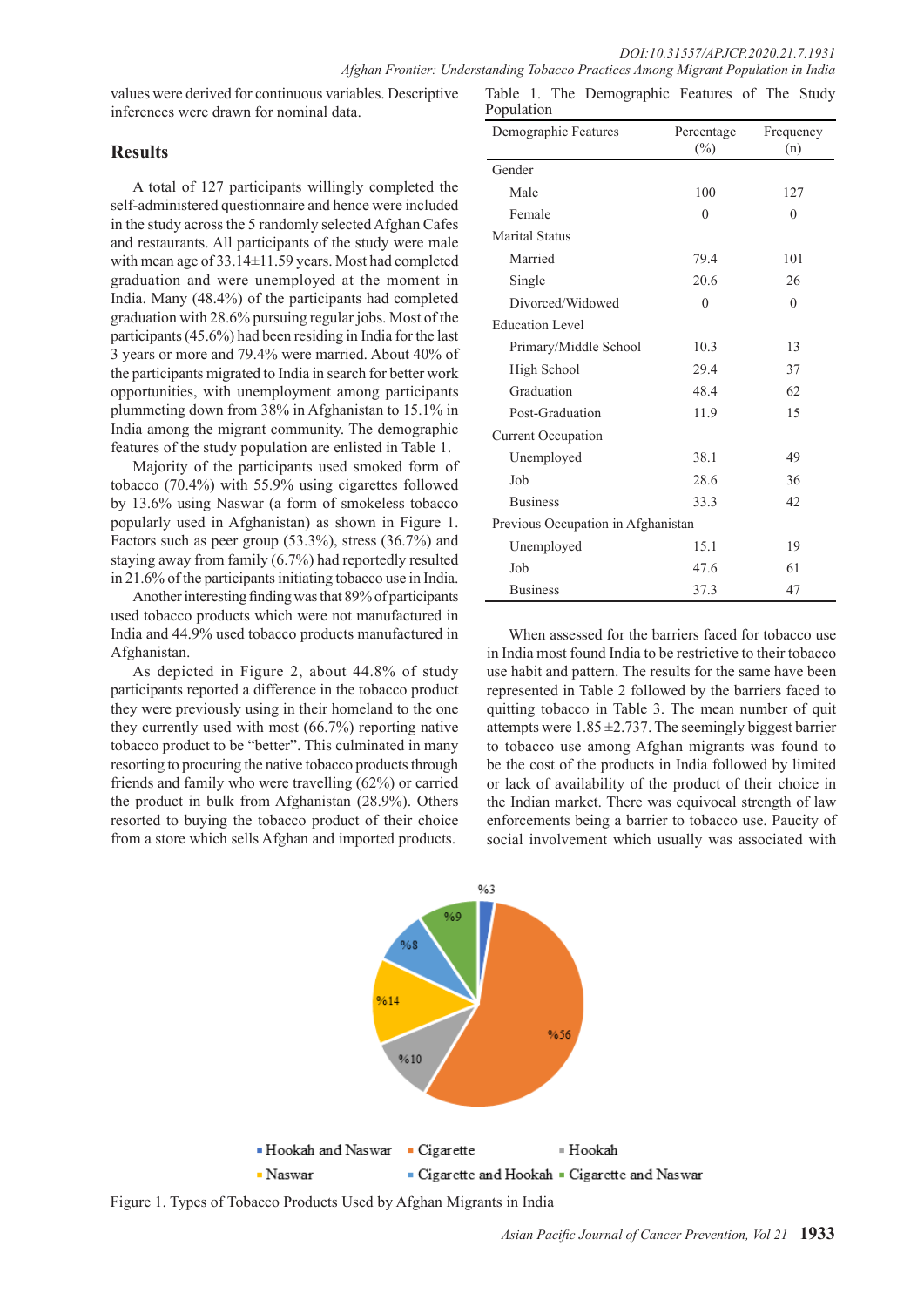| Barriers for tobacco use in India                                                         | Yes | N0  | Can't sav |
|-------------------------------------------------------------------------------------------|-----|-----|-----------|
| Lack of Availability of tobacco product of your native place is a barrier to tobacco use: | 24  | 100 |           |
| Cost of tobacco product of in India is a barrier to tobacco use                           | 108 |     |           |
| Law enforcement and tobacco use regulation in India is a barrier to tobacco use           |     | 63  |           |
| Paucity of social involvement is a barrier to tobacco use                                 |     |     |           |



- $\blacksquare$  Ask friends/relatives to bring along
- Carry from native place on travelling
- Buy from shops selling Afghan goods

Figure 2. Types of Tobacco Products Used by Afghan Migrants in India

tobacco use in their home land was also cited as a barrier to tobacco use.

On assessing the barriers to quitting tobacco use it was found that the fear of losing friends on quitting tobacco was expressed by 58.2% of the participants. Almost all participants (92%) did not know where to access help to quit their tobacco consumption habit. Interestingly, 75% participants were not interested in quitting even though only 23% admitted to be unaware of the ill effects caused by tobacco use. Many also voiced that the lack of tobacco cessation services was a barrier to quitting the habit. **Discussion**

Human Migration is the movement of people from their home turf to a land which they hope to call their own. In the quest for a better life, many are uprooted from their homes where they were probably denied the essential freedoms of life and move elsewhere for survival and a life with dignity. They are international refugees and migrants, fleeing from their country, where they fear or have suffered oppression. Several military, social and political conflicts have brought in their wake an innumerable number of uprooted, including millions of refugees in search of new homes. Many such homes were provided by many neighbouring countries of the war struck nations, India being one of them. Migrants from Afghanistan constitute a major portion of migrants living in India.

It has been seen that the response of different peoples to the experience of dislocation varies tremendously as does the ability of different social groups to maintain their cultural identity and their traditional social structure and institutions (De Voe DM, 1981; Jayawickreme and Blackie, 2016; Shin, 2017). Social structure and prevailing societal conditions have long been implicated in shaping individual health behaviours including tobacco use practices. Numerous factors culminate into an individual tobacco use practice and pattern including the socio-economic and political policies and situation. While material, social capital, psychosocial factors and prevailing level of health care initiatives affect tobacco



Figure 3. Barriers to Tobacco Use

**1934** *Asian Pacific Journal of Cancer Prevention, Vol 21*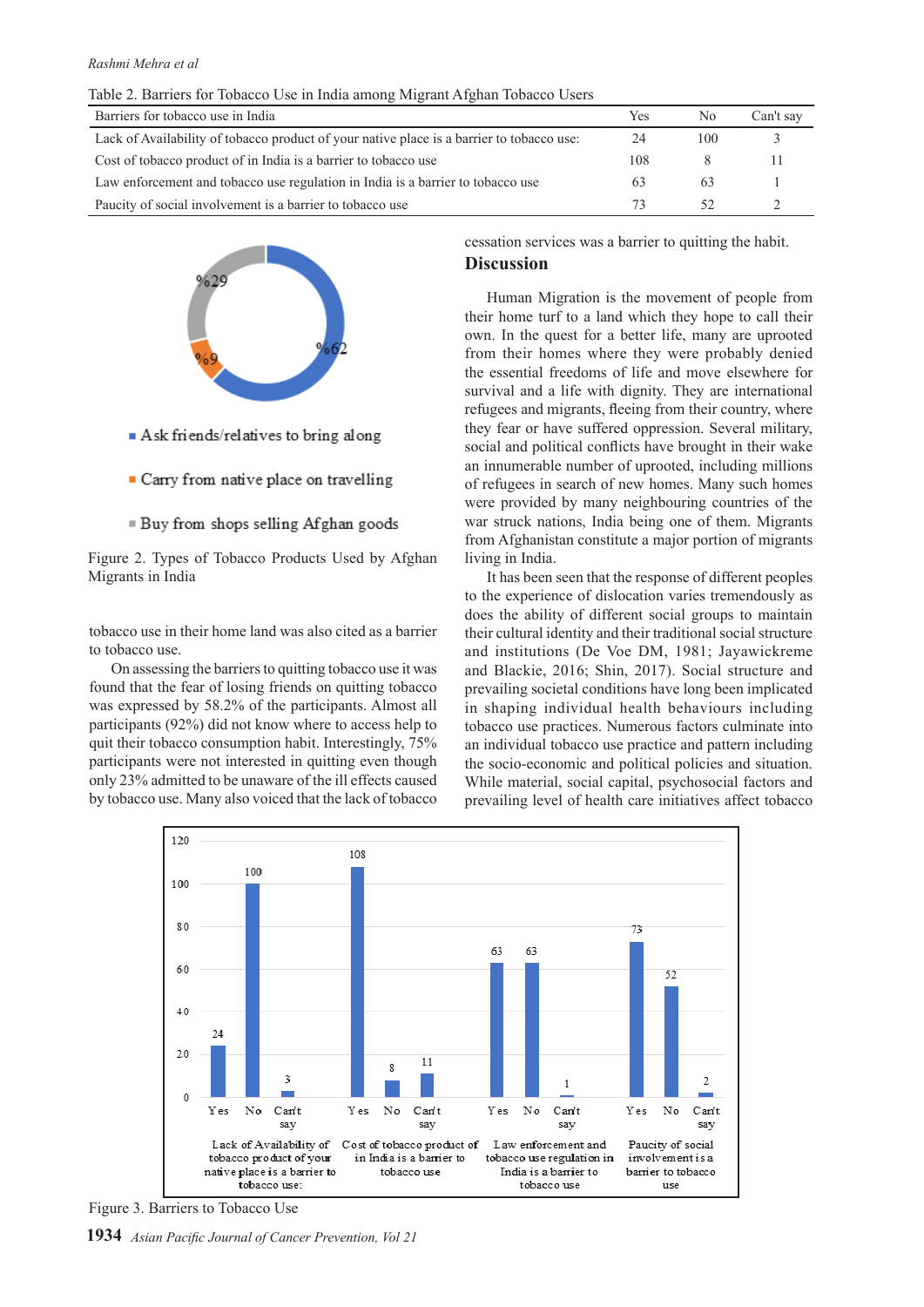

Figure 4. Barriers to Quit Tobacco Use

|  | Table 3. Barriers to Quitting Tobacco among Migrant Afghan Tobacco Users |  |
|--|--------------------------------------------------------------------------|--|
|--|--------------------------------------------------------------------------|--|

| Barriers to quitting tobacco                       | Yes | N <sub>0</sub> | Can't Say    |
|----------------------------------------------------|-----|----------------|--------------|
| I get discouraged when I try to quit tobacco       | 50  | 66             |              |
| I am not interested to quit tobacco usage          | 33  | 94             | $\theta$     |
| I fear of losing friends if I quit tobacco         | 74  | 47             | 6            |
| Tobacco usage is a big stress buster for me        | 84  | 40             |              |
| I am not aware of ill effects of tobacco           | 28  | 99             |              |
| Lack of availability of Tobacco Cessation services | 95  | 29             |              |
| I fear withdrawal symptoms on trying to quit       | 55  | 66             |              |
| I don't know where to go for cessation services.   | 117 |                | <sub>(</sub> |

use proximally (Bernabé, 2012).

As seen in our study majority of the Afghan tobacco users continued to use the tobacco product they used in their native country, which are not manufactured in India. This puts forth the pertinent question of procuring foreign products by circumventing the laws and regulations under the Cigarette and Other Tobacco Products Act 2003 and articles of FCTC. Such practices act as a threat to tobacco control measures. It would only be understandable that such a phenomenon will not be limited to India but poses as a threat to other countries too. According to the migration profile of Afghanistan, a total of 48,55,068 migrants moved from Afghanistan mostly to Pakistan, Iran, Germany, United Kingdom and United States of America (United Nations Database, 2013). As seen in our study, the regulation on tobacco use acts as a barrier for the migrant group due to higher costs and poorer product availability which are results of stricter implementation of the COTPA and FCTC.

Among our study participants, most participants reported smoking with other fellow Afghans, however our study could not assess the exposure to second hand smoke among this community which owing to the group behaviour of tobacco consumption must be alarming. Since the female populace, is stricken by prejudice and conservatism, it was not possible for us to divulge tobacco use pattern among the women folk of this community. A greater involvement and support of local female leader might prove useful to do the same and penetrate into the community.

Another impending issue brought forth by our study is about the lack of awareness about tobacco cessation services among this group even when most wanted to quit the habit. Majority of the participants did not fear the withdrawal symptoms they might face upon quitting, instead feared losing out on their friends if they quit. This finding is suggestive of the enormous impact the socio-cultural influences have on the initiation and continuation of tobacco use which is in line with context presented by Unger (2003).

We believe that our recent observations provide a compelling argument for the development of smoking cessation programmes that are tailored to the differences in addictive behaviour and counselling requirements of smokers from various cultural backgrounds. The important features of such cessation programmes would include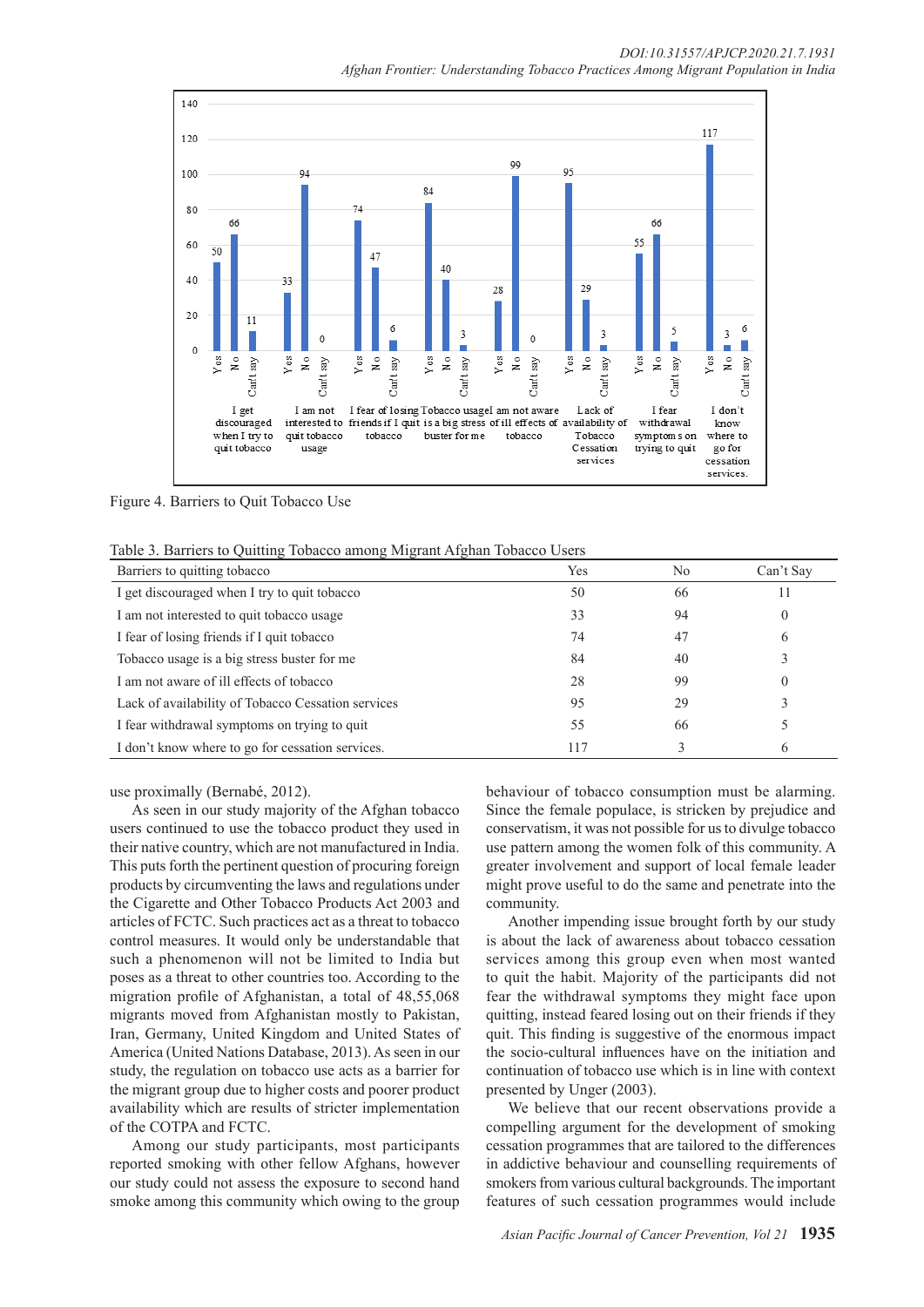#### *Rashmi Mehra et al*

offering individual or group counselling in the participants' native language, providing informative material and counselling in schools and mosques, recruitment via media in the respective mother tongue, predominantly visual and oral information, education about smoke-related diseases, education about nicotine replacement products and avoidance strategies, as well as regular follow-up visits to evaluate treatment progress. The limitations of our study include the fact that participants were recruited in public places, which constitutes a potential source of selection bias.

Moreover, the results might not directly be generalisable to other countries as the study was conducted exclusively in Delhi. The cross-sectional study design represents a limitation of our data, as a longitudinal assessment would have provided further insight into trends of tobacco use. However, we aimed at prompt availability of the data to claim rapid implementation of corresponding public health interventions.

In conclusion, it was found that most Afghan tobacco users used smoked form of tobacco, primarily cigarettes. The increased cost of tobacco products in India was a major barrier to tobacco use for this migrant group. Even though majority expressed that they would like to quit the habit, most of them were unaware of existing tobacco cessation services. The Afghan tobacco users continue using products they used in their homeland as it probably gives them a sense of culture retention and homeliness in a land that is unknown to their culture, their ethos and their customs.

#### **Acknowledgments**

The authors are grateful to Mr. Qasim for his support and help in translation of the questionnaire. To all the participants of the study for their valuable time. The protocol for the study was approved by the Institutional Review Boards at Maulana Azad Institute of Dental Sciences.

*Conflict of Interest* None.

### **References**

- Adlaf EM, Smart RG, Tan SH (1989). Ethnicity and drug use: A critical look. *Int J Addict*, **24**, 1.
- Bachman JG, O'Malley PM, Johnston LD, Schulenberg JE, Wallace Jr JM (2011). Racial/ethnic differences in the relationship between parental education and substance use among US 8th-, 10th-, and 12th-grade students: findings from the Monitoring the Future project. *J Stud Alcohol Drug*, **72**, 279-85.
- Bhatta DN, Hiatt RA, Van Loon K, Glantz SA.(2019). Exposure to household tobacco smoke and risk of cancer morbidity and mortality: Analysis of data from the Afghanistan Demographic and Health Survey 2015. *Prev Med*, **123**, 217-24.
- Banerjee SC, Ostroff, JS, D'Agostino TA, et al (2014). Disengagement beliefs in South Asian immigrant smokeless tobacco users: A qualitative study. *Addict Res Theory*, **22**, 229-38.

Beardall S, Edwards N (1995). Social and cultural determinants

**1936** *Asian Pacific Journal of Cancer Prevention, Vol 21*

of smoking behavior in selected immigrant groups: Results of key informant interviews. *Fam Community Health*, **18**, 65-72.

- Bernabé E, Watt RG, Sheiham A, et al (2012). Childhood socioeconomic position, adult sense of coherence and tooth retention. *Community Dent Oral Epidemiol*, **40**, 46-52.
- Bush J, White M, Kai J, Rankin J, Bhopal R (2003). Understanding influences on smoking in Bangladeshi and Pakistani adults: community based, qualitative study. *Br Med J*, **326**, 962.
- Banerjee SC, Ostroff JS, Bari S, et al (2014). Gutka and Tambaku Paan use among South Asian immigrants: a focus group study. *J Immigr Minor Health*, **16**, 531-9.
- Centers for Disease Control and Prevention. Global Youth Tobacco Survey (GYTS), India Fact Sheet. Available at http://www.cdc.gov/tobacco/Global/GYTS/factsheets/ searo/2006/India\_factsheet.htm (accessed on 21 April 2018).
- De Voe DM. Framing refugees as clients. *Int Migrat Rev*, **15**, 88-94.
- Epstein JA, Botvin GJ, Diaz T (1998). Ethnic and gender differences in smoking prevalence among a longitudinal sample of inner-city adolescents. *J Adolesc Health*, **23**, 160-6.
- Gavlak D (2008). Smoke alarm from Afghanistan to Morocco. Bulletin of the World Health Organization, **86**, pp 89-90.
- Global progress report on implementation of the WHO Framework Convention on Tobacco Control. Geneva: World Health Organization; 2018. Licence: CC BY-NC-SA 3.0 IGO.
- Hamrah MH, Hamrah MS, Hamrah MH, et al (2018). Nass use and associated factors among outpatients in northern Afghanistan: A cross-sectional study in Andkhoy City. *Tob Induc Dis*, **16**.
- Heath AC, Kirk KM, Meyer JM, Martin NG (1999), Genetic and social determinants of initiation and age at onset of smoking in Australian twins. *Behav Genet*, **29**, 395-407.
- International Institute for Population Sciences, Ministry of Health and Family Welfare, Government of India. Global Adult Tobacco Survey, India, 2009–2010. New Delhi: Ministry of Health and Family Welfare; Mumbai: International Institute for Population Sciences; 2010 [cited 8th May 2018]. Available from: http://whoindia.org/EN/ Section20/Section25\_1861.htm
- Jayawickreme E, Blackie LE (2016). Employing the Tools of Growth: The Example of Displaced Populations. In Exploring the Psychological Benefits of Hardship, Springer, Cham, pp 53-66.
- Jha P, Jacob B, Gajalakshmi V, et al (2008). A nationally representative case–control study of smoking and death in India. *New Eng J Med*, **358**, 1137-47.
- Kumar BT (1999). Abandoned and Betrayed: Afghan Refugees Under UNHCR Protection in New Delhi.
- Khalil AM (2003). Study of Smoking Prevalence among Men in Kabul City. WHO Tobacco Free Initiative- Afghanistan.
- Merrill L, Paxson D, Tobey T (2006). An introduction to Afghanistan culture. Retrived on July, **23**, p 2017.
- Nápoles-Springer A, Pérez-Stable EJ (2001). The role of culture and language in determining best practices. *J Gen Intern Med*, **16**, 493.
- Shaikh MA (2020). Tobacco use in school students in Afghanistan, Oman and Kuwait and association with parental monitoring: analysis of data from Global School-based Student Health surveys*. East Mediterranean Health J*, **26**.
- Shinn C (2017). Protracted refugee situations: A feminist perspective on refugee depiction by UNHCR (Doctoral dissertation, University of Kansas).
- Sinha DN, Palipudi KM, Gupta PC et al (2014). Smokeless